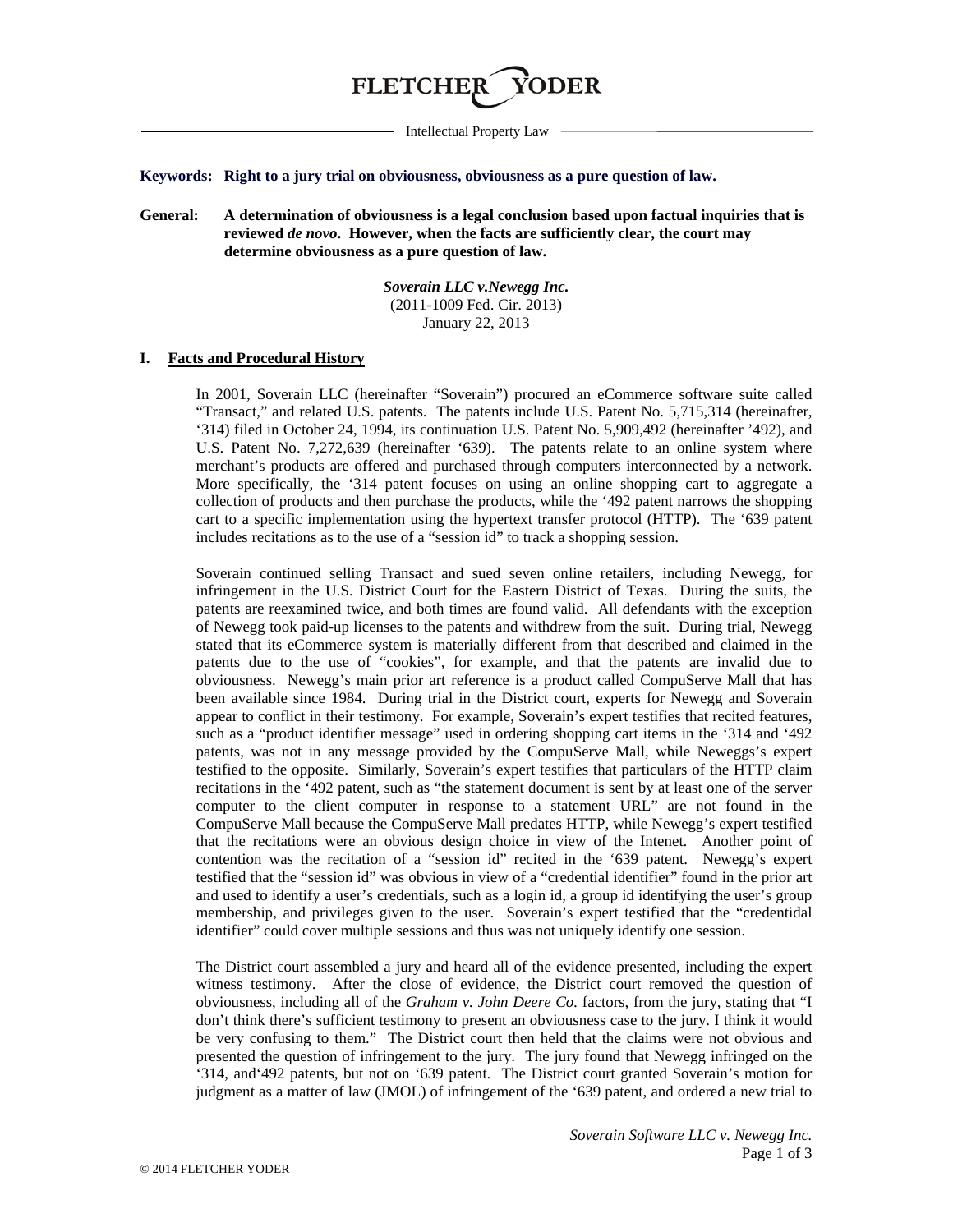assess damages for the '639. Newegg's motion for JMOL or a new trial was denied by the District court, and Newegg appealed to the Federal Circuit.

## **II. Issues**

- A. Did the District court err in removing the determination of the *Graham* factors from the jury?
- B. Did the District court correctly decide the question of obviousness?

## **III. Discussion**

- A. No. The Federal Circuit began its analysis by noting that obviousness is a question of law based on underlying facts, as set forth by the Supreme Court in *Graham v. John Deere Co.*, 383 U.S. 1 (1966). The *Graham* factors include (1) the scope and content of the prior art, (2) the difference between the prior art and the claimed invention, (3) the level of ordinary skill in the art, and (4) secondary considerations. The secondary considerations include commercial success, long felt but unresolved needs, and failure of others. While acknowledging that the underlying facts (e.g., *Graham* factors) are usually determined by the jury, the Federal Circuit noted that Federal Rule of Civil Procedure 50, among other precedential holdings, "allows the trial court to remove cases or issues from the jury's consideration 'when the facts are sufficiently clear that the law requires a particular result'." According to the Federal Circuit, the underlying facts in this case "sufficiently clear" and thus not in dispute, regardless of the extensive testimony by the experts.
- B. No. The Federal Circuit reviewed the case *de novo* (i.e., without deference to the District court) and found that the District court did not correctly decide on the issue of obviousness. The Federal Circuit followed the District court into separating the patent claims into three sets, but found that each of the three sets was obvious in view of the prior art. The first set was based on the shopping cart claims, and included recitations of "product identifier message" of the '314 and '492 patent. With respect to the first set, the Federal Circuit found that both Neweggs's and Soverain's experts agreed that the "product identification" was found in the CompuServe Mall. The Federal Circuit then found that while the experts disagreed on the message portion of the recitation, Soverain's expert's interpretation of "message" was not reflected in the claim construction, and thus the first set of claims was obvious in view of the prior art. With respect to the second set of claims of the '492 patent directed at the HTTP embodiment of the shopping cart, Soverain's expert had testified that the CompuServe Mall could not obviate the HTTP recitations because the CompuServe Mall predated HTTP and that the design choices recited were not obvious. The Federal Circuit found that the recitations in the claims were a routine incorporation of Internet technology into existing process, as analyzed by the holding in *Western Union Co. v. MoneyGram Payment Sys., Inc.*, 626 F.3d 1361, 1369 (Fed. Cir. 2010). With respect to the third set of claims of the '639 patent reciting a "session id," Soverain's expert testified that the prior art's "credential identifier" identifies a user, and can therefore cover multiple sessions rather than only a single session. The Federal Circuit held that based on the agreed upon claim construction that defined the "session id" as "a text string that identifies a session," and that "session" includes "a series of requests and responses to perform a complete task or set of tasks between a client and a server system," the "credential identifier" prior art obviates the claims by itself, or in combination, with other art offered by Newegg relating to internet transaction ids. Accordingly, the judgments of validity were reversed and the judgments of infringement and damages were vacated.